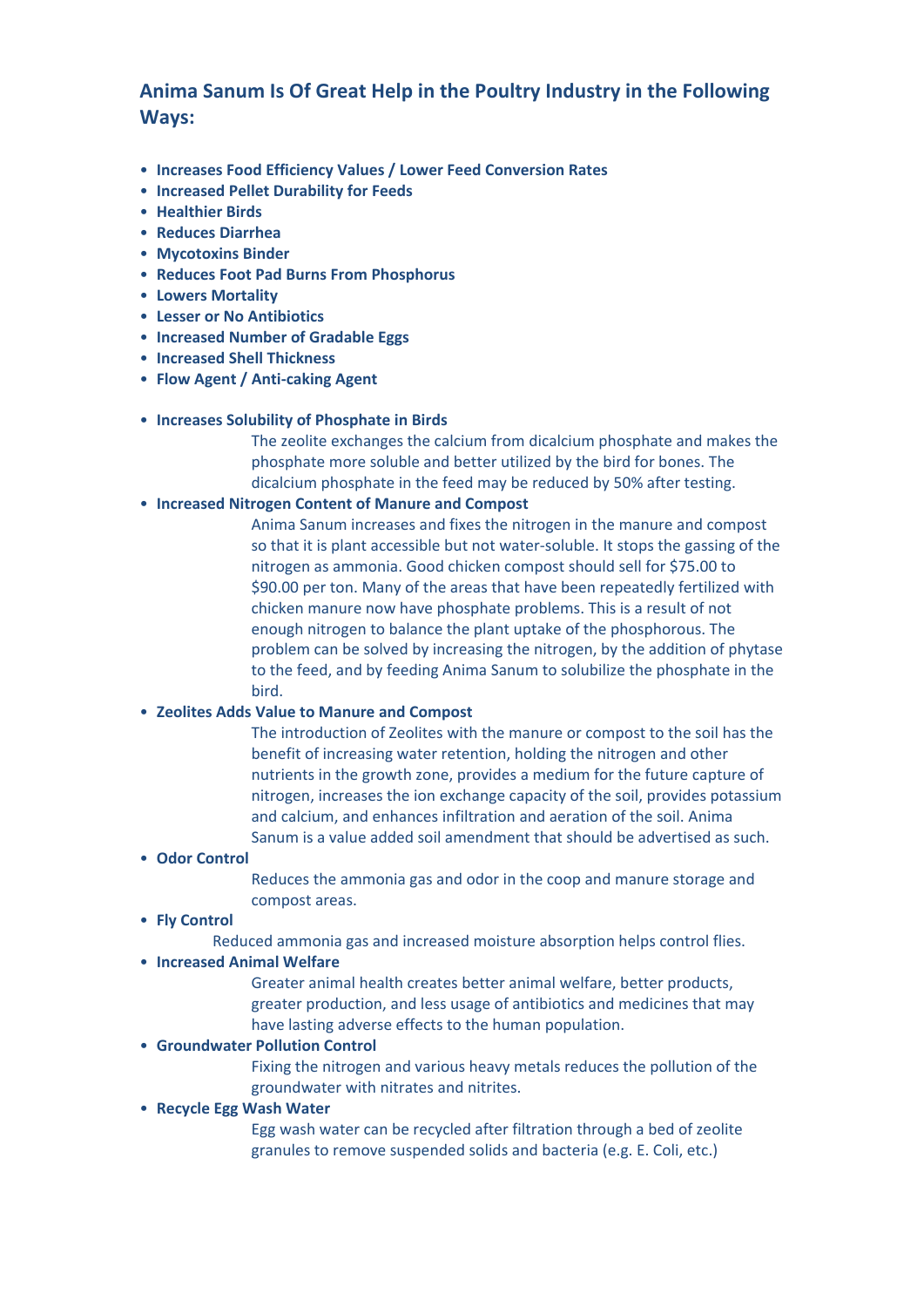#### **Methods for Obtaining These Benefits Include:**

#### **1. Adding to Feed**

This is the most effective point of addition. Many farms have eliminated most of their odor and realized greater animal health, welfare, and production by feeding between 1⁄2 to 2% of the total ration on a weight basis of Anima Sanum. A -40 mesh product should be fed in mash or a -100 mesh should be used to pelletize supplements.

#### **2. Applying to Bedding Area**

A thin layer should be applied to the bedding area or to the area that receives the manure each time it is cleaned out

#### **In Compost or Dry Stacked Manure**

The compost or dry stacked manure should be "top dressed" with a thin layer of Bedding Sanum after it is turned or after the addition of a new layer of manure. Alternatively, a layer of Bedding Sanum should be placed in the area of the barn receiving the fresh manure. Composting is an important process that:

- 1. Converts organically bound nitrogen that is not plant accessible to ammonium hydroxide, ammonium nitrate, and ammonia that then are plant accessible.
- 2. Kills the pathogens.
- 3. Reduces or eliminates the odor.
- 4. Dries the manure.
- 5. Reduces the flies.
- 6. Kills weed seeds.

Composting should be conducted "in vessel" to prevent groundwater and air pollution. Wash down operations are no longer environmentally acceptable due to groundwater pollution of nitrates, nitrites, and hydrogen sulfide.

#### **Research papers and abstracts**

Using clinoptilolite from the Itaya r-nine,Yamagata Prefecture, and mondenite fromKarawago, Miyagi Prefecture, Onagi foundthat Leghorn chickens required less food andwater and still gained as much weight in a 2-week trial as birds receiving a control diet.Feed efficiency values (FEV)l were markedlyhigher at all levels of zeolite substitution; feedstuffscontaining 10 percent zeolite gave riseto efficiencies more than 20 percent greaterthan those of normal rations (table 4). Adverseeffects on the health or vitality of the birds werenot noted, and the droppings of groups receivingzeolite diets contained up to 25 percent lessmoisture than those of control groups, after a12-day drying period, making them considerably easier to handle.Broiler chickens fed a diet of 5 percent Clinoptilolite from the Hector, CA, deposit gainedslight1y 1ess weight over a 2-month period thanbirds receiving a normal diet, but average FEVSwere noticeably higher (table 5). Perhaps ofgreater significance is the fact that none of the48 test birds on the zeolite diet died during theexperiment, while 3 on the control diet and 2on the control diet supplemented with antibioticssuccumbed. In addition to an apparentfeed-efficiency increase of 4 to 5 percent, thepresence of zeolite in the diet appears to havehad a favorable effect on the mortality of thebirds.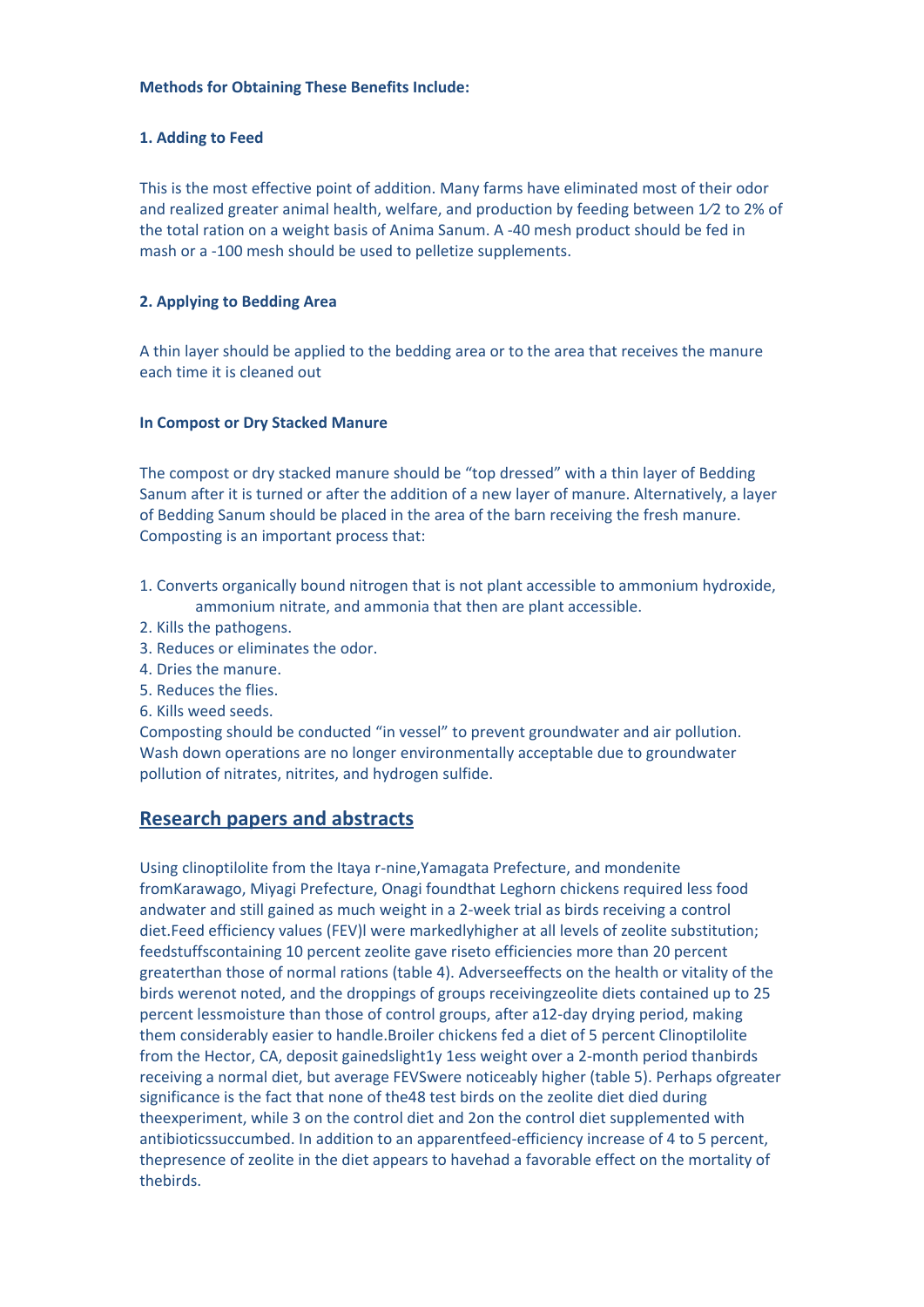Table 4.-Caloric Efficiencies of Zeolite Supplements in poultry Feeding'

| Group no.                                                                                                                                                          | Zeolite content<br>of rations | Average | Average | Average<br>starting wt. (g) final wt. (g) weight gain (g) feed intake $(g)$ | Average | Feed efficiency<br>ratio <sup>®</sup> |
|--------------------------------------------------------------------------------------------------------------------------------------------------------------------|-------------------------------|---------|---------|-----------------------------------------------------------------------------|---------|---------------------------------------|
|                                                                                                                                                                    | 10 percent Cp <sup>4</sup>    | 553.7   | 795.6   | 241.9                                                                       | 668     | 0.362                                 |
| 2 5 percent Cp                                                                                                                                                     |                               | 540.7   | 778     | 237.3                                                                       | 697     | 0.340                                 |
|                                                                                                                                                                    | 3 percent Cp                  | 556.7   | 796     | 239.3                                                                       | 748     | 0.320                                 |
|                                                                                                                                                                    |                               | 532.3   | 757.3   | 225.0                                                                       | 634     | 0.355                                 |
|                                                                                                                                                                    | 5 percent Mo                  | 552.3   | 814.6   | 262.3                                                                       | 775     | 0.338                                 |
|                                                                                                                                                                    |                               | 534.5   | 791.3   | 256.8                                                                       | 769     | 0.334                                 |
|                                                                                                                                                                    | Control                       | 556.5   | 789.3   | 232.8                                                                       | 782     | 0.298                                 |
| aOnagi (1966) Tests carried out on 48-day-old Leghorns over a 14-day period, 30 birds/group. Normal rations consisted of 16.5 Percent crude Protein and 66 Percent |                               |         |         |                                                                             |         |                                       |
| digestible nutrients<br><i>Excluding</i> zeolite.                                                                                                                  |                               |         |         |                                                                             |         |                                       |

'Feed efficiency - weight gain/feed intake (excluding zeolite).<br>d Cp = clinoptilolite, Mo - mordenite.

#### Table 5.-Apparent Caloric Efficiency of Zeolite in Chicken Rations'

|                                                                                                                                                | Average                                                                                        |  | Average                              | Average | Survivors of |  |  |
|------------------------------------------------------------------------------------------------------------------------------------------------|------------------------------------------------------------------------------------------------|--|--------------------------------------|---------|--------------|--|--|
| Treatment of                                                                                                                                   |                                                                                                |  | weight (g) consumption (g) $F.E.V.o$ |         | 48 birds     |  |  |
|                                                                                                                                                | 4-week data <sup>®</sup>                                                                       |  |                                      |         |              |  |  |
|                                                                                                                                                | 730                                                                                            |  | 1175                                 | 0.622   | 46           |  |  |
|                                                                                                                                                | 708                                                                                            |  | 1116                                 | 0.634   | 47           |  |  |
|                                                                                                                                                | 703                                                                                            |  | 1070                                 | 0.657   | 48           |  |  |
|                                                                                                                                                | 8-week data'                                                                                   |  |                                      |         |              |  |  |
|                                                                                                                                                | 1869                                                                                           |  | 3978                                 | 0.470   | 45           |  |  |
|                                                                                                                                                | 1882                                                                                           |  | 3869                                 | 0.486   | 46           |  |  |
|                                                                                                                                                | 1783                                                                                           |  | 3647                                 | 0.489   | 48           |  |  |
| aAdapted from data of Arscott (1975)<br>bFeed consumed, excluding zeolite<br>CFeed efficiency value = weight/feed consumed (excluding zeolite) | dStarter rations (O to 4 weeks)<br>e55 ppm zinc bacitracin<br>fFinisher rations (4 to 9 weeks) |  |                                      |         |              |  |  |

### **Effect of zeolite (clinoptilolite) as feed additive in Tunisian broilers on the total flora, meat texture and the production of omega 3 polyunsaturatedfatty acid**

Zouhir Mallek1,2, Imen Fendri2, Lamia Khannous2, Amal Ben Hassena2, Al Ibrahim Traore3, Mohamed-Ali Ayadi4 and Radhouane Gdoura2,5\*

Background: Increasing consumer demand for healthier food products has led to the development of governmental policies regarding health claims in many developed countries. In this context, contamination of poultry by food-borne pathogens is considered one of the major problems facing the progress of the poultry industry in Tunisia.

Result: Zeolite (Clinoptilolite) was added to chicken feed at concentrations 0,5% or 1% and was evaluated for its effectiveness to reduce total flora in chickens and its effects on performance of the production. The broilers were given free and continuous access to a nutritionally non-limiting diet (in meal form) that was either a basal diet or a' zeolite diet' (the basal diet supplemented with clinoptilolite at a level of 0,5% or 1%). It was found that adding zeolite in the broiler diet significantly (p < 0,05) reduced total flora levels, as compared to the control, on the chicken body. In addition, it was found that zeolite treatment had a positive effect on performance production and organoleptic parameters that were measured and mainly on the increase level of Omega 3 fatty acid.

Conclusion: This study showed the significance of using zeolite, as a feed additive for broilers, as part of a comprehensive program to control total flora at the broiler farm and to increase level of Omega 3 fatty acid on the chicken body.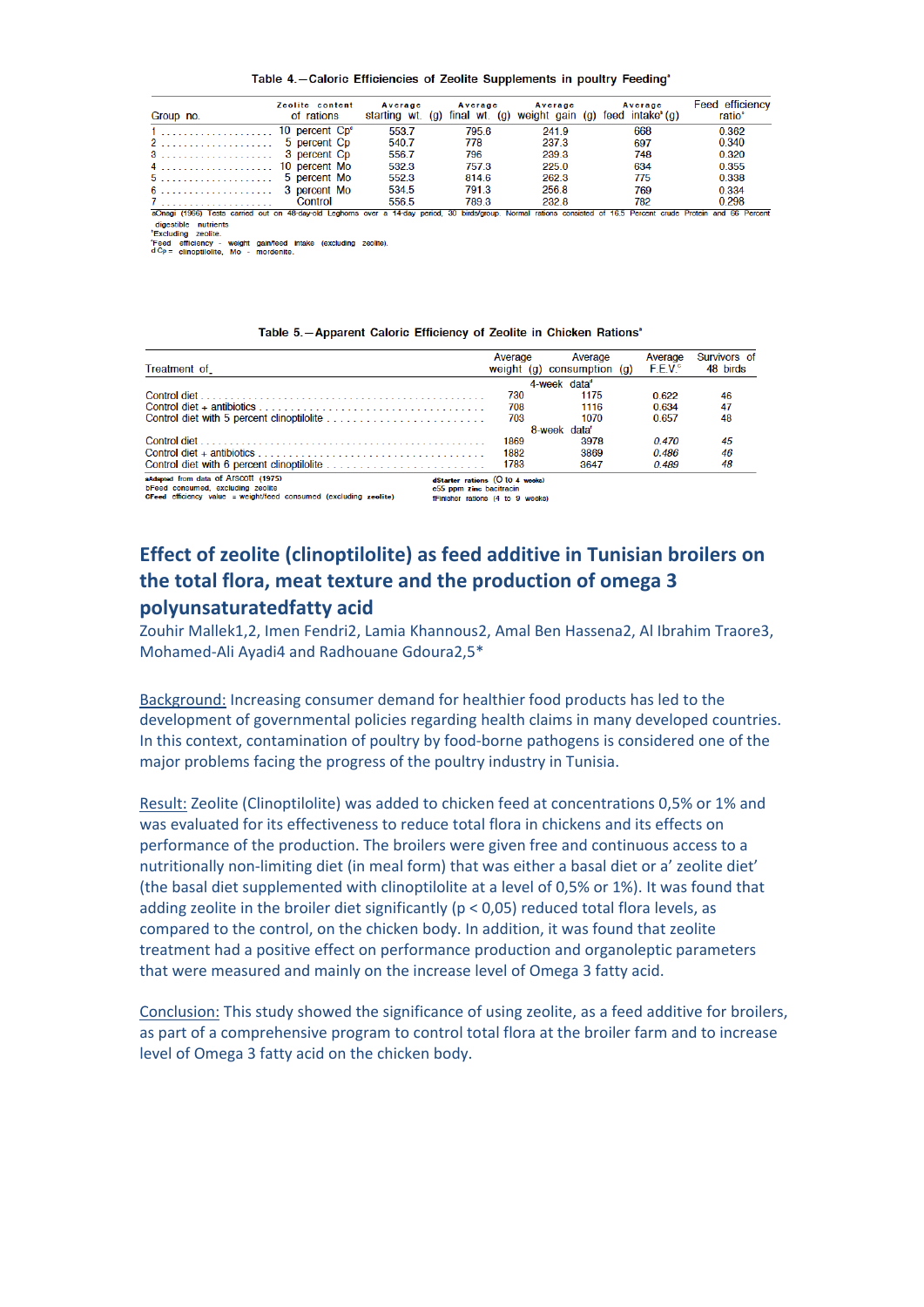## **The Effect of a Natural Zeolite (Clinoptilolite) on the Performance of Broiler Chickens and the Quality of Their Litter\***

X. Karamanlis\*\*, P. Fortomaris, G. Arsenos, I. Dosis, D. Papaioannou, C. Batzios and A. Kamarianos. Department of Animal Production, Ichthyology, Ecology and Protection of Environment,Faculty of Veterinary Medicine, Aristotle University of Thessaloniki, 54124 Thessaloniki, Greece

**ABSTRACT :**The objective of this study was to assess the effect of clinoptilolite (a natural zeolite) on growth and performance ofbroilers as well as on the quality of their litter. A total of 5,200 one-day old broiler chickens (Cobb 500) were used in two consecutiverounds lasting 42 days each. The broilers were given free and continuous access to a nutritionally nonlimiting diet (in meal form) thatwas either a basal diet (B) or a 'zeolite diet' (Z; the basal diet supplemented with clinoptilolite at a level of 2%). A 2×2 factorial designconsisted of two feeding treatments (B and Z) and two bedding types, sawdust (S) and sawdust with zeolite (Sz, which was the result ofadding 2 kg zeolite/m2), was used. In each round the broilers were randomly assigned to one of four (n = 650), treatment groups: two fedon the basal diet (B) and had bedding of either sawdust (group BS) or sawdust and zeolite (group BSz) and two fed on the Z diet and hadas bedding either sawdust (ZS) or sawdust and zeolite (ZSz). Average growth rates were significantly (p<0.05) different between broilersof different groups; broilers that were fed on the 'zeolite diet' (Z) and were placed either in a compartment with sawdust bedding orsawdust bedding and zeolite (ZS and ZSz) as well those that were fed on the basal diet in a compartment with sawdust bedding andzeolite (BSz) grew at a faster rate ( $p$ <0.05) compared with those of the control group (BS). The incorporation of NZ in broilers diets andin their bedding material decreased the organic content in litter samples throughout the experimental period. The lowest organic contentwas recorded in groupZSz where NZ was added in both feed and litter. Mean ammonia concentration (ppm) was significantly higher ingroup ZS in comparison to groups BSz and ZSz (27.00 vs. 20.55 and 21.71 respectively). The results of this study showed that theincorporation of the clinoptilolite both in feed and into the litter had a positive effect on broiler growth and also on the quality of theirlitter. (Key Words: Broilers, Clinoptilolite, Performance, Litter Quality)

### **Aflatoxin Control in Poultry**

A research study reveals zeolite to be effective and more than offsets the detrimental effects of feeding aflatoxin contaminated feed. Broilers fed 10kg of zeolite per ton (1%) of finished feed containing 115 ppm of aflatoxin showed improved feed conversion by 5.8 points and the body weight by 5.3 points versus the 115 ppm aflatoxin control feed. Broilers fed the zeolite rations containing 115ppm aflatoxin had a lower feed conversion by 1.1 points and higher body weight by 3.7 points than the broilers fed rations containing no zeolite and no aflatoxin.